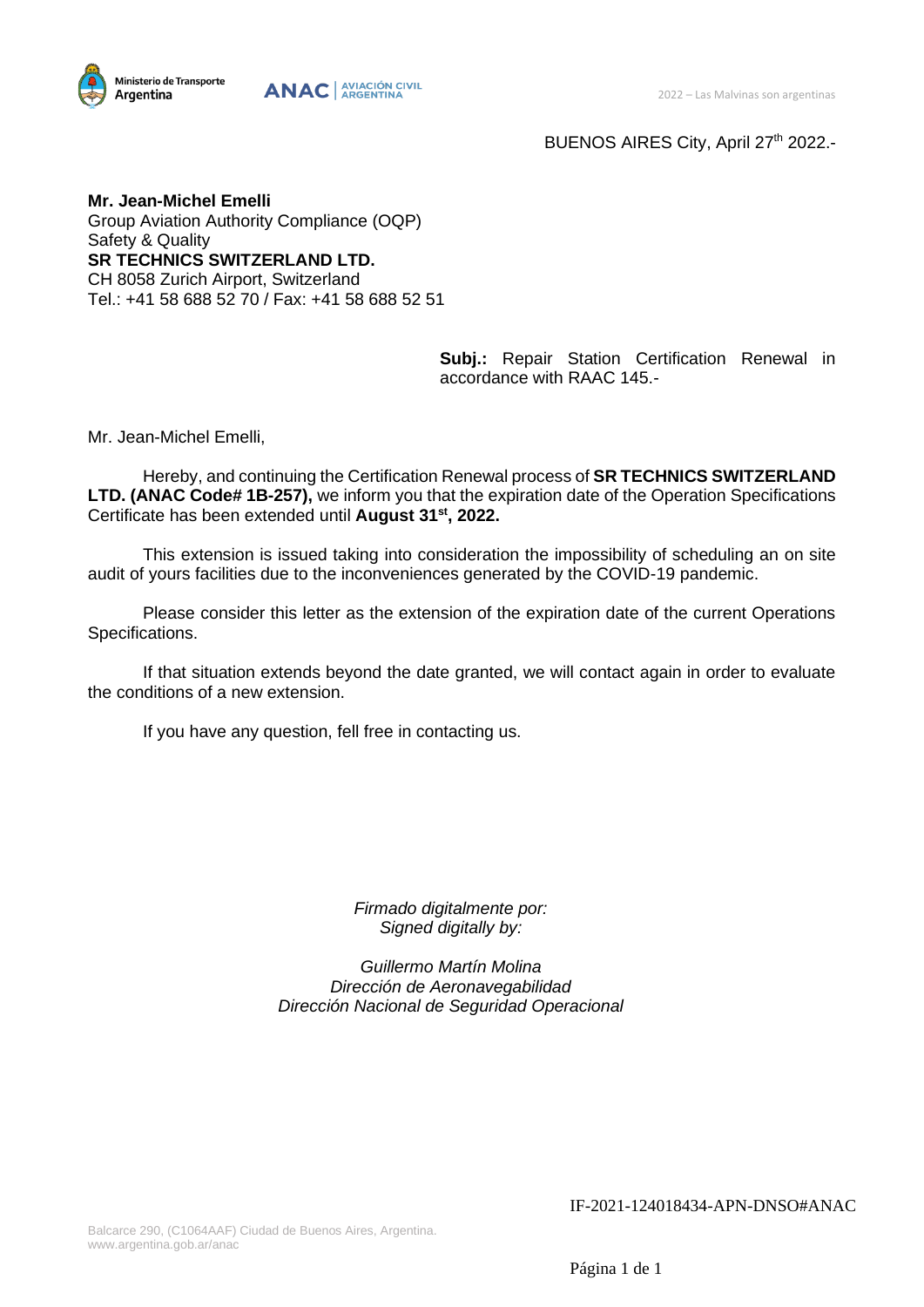

República Argentina - Poder Ejecutivo Nacional Las Malvinas son argentinas

### **Hoja Adicional de Firmas Informe gráfico**

Número: IF-2021-124018434-APN-DNSO#ANAC

IF-2021-124018434-APN-DNSO#ANAC <br>CIUDAD DE BUENOS AIRES<br>Martes 21 de Diciembre de 2021

**Referencia:** Extensión SR TECHNICS SWITZERLAND LTD (1B-257)

El documento fue importado por el sistema GEDO con un total de 1 pagina/s.

Guillermo Martín MOLINA Técnico Profesional

Dirección Nacional de Seguridad Operacional Administración Nacional de Aviación Civil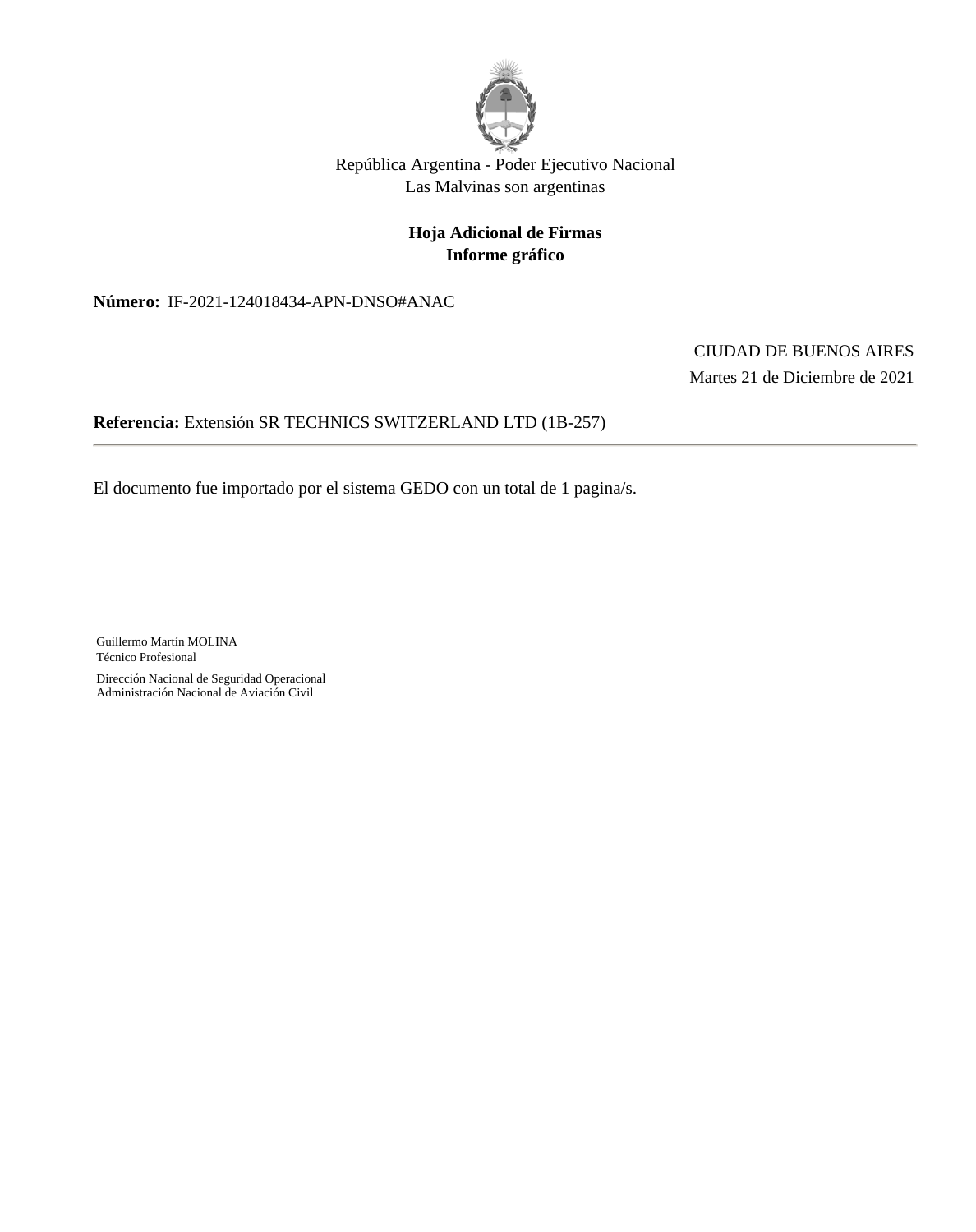

**ANAC** AVIACIÓN CIVIL

BUENOS AIRES City, December 21<sup>th</sup>, 2021.-

**Mr. Jean-Michel Emelli** Group Aviation Authority Compliance (OQP) Safety & Quality **SR TECHNICS SWITZERLAND LTD.** CH 8058 Zurich Airport, Switzerland Tel.: +41 58 688 52 70 / Fax: +41 58 688 52 51

> **Subj.:** Repair Station Certification Renewal in accordance with RAAC 145.-

Mr. Jean-Michel Emelli,

Hereby, and continuing the Certification Renewal process of **SR TECHNICS SWITZERLAND LTD. (ANAC Code# 1B-257),** we inform you that the expiration date of the Operation Specifications Certificate has been extended until **April 30 th, 2022.**

Please consider this letter as the extension of the expiration date of the current Operations Specifications.

If you have any question, fell free in contacting us.

*Firmado digitalmente por: Signed digitally by:*

*Guillermo Martín Molina Dirección de Aeronavegabilidad Dirección Nacional de Seguridad Operacional*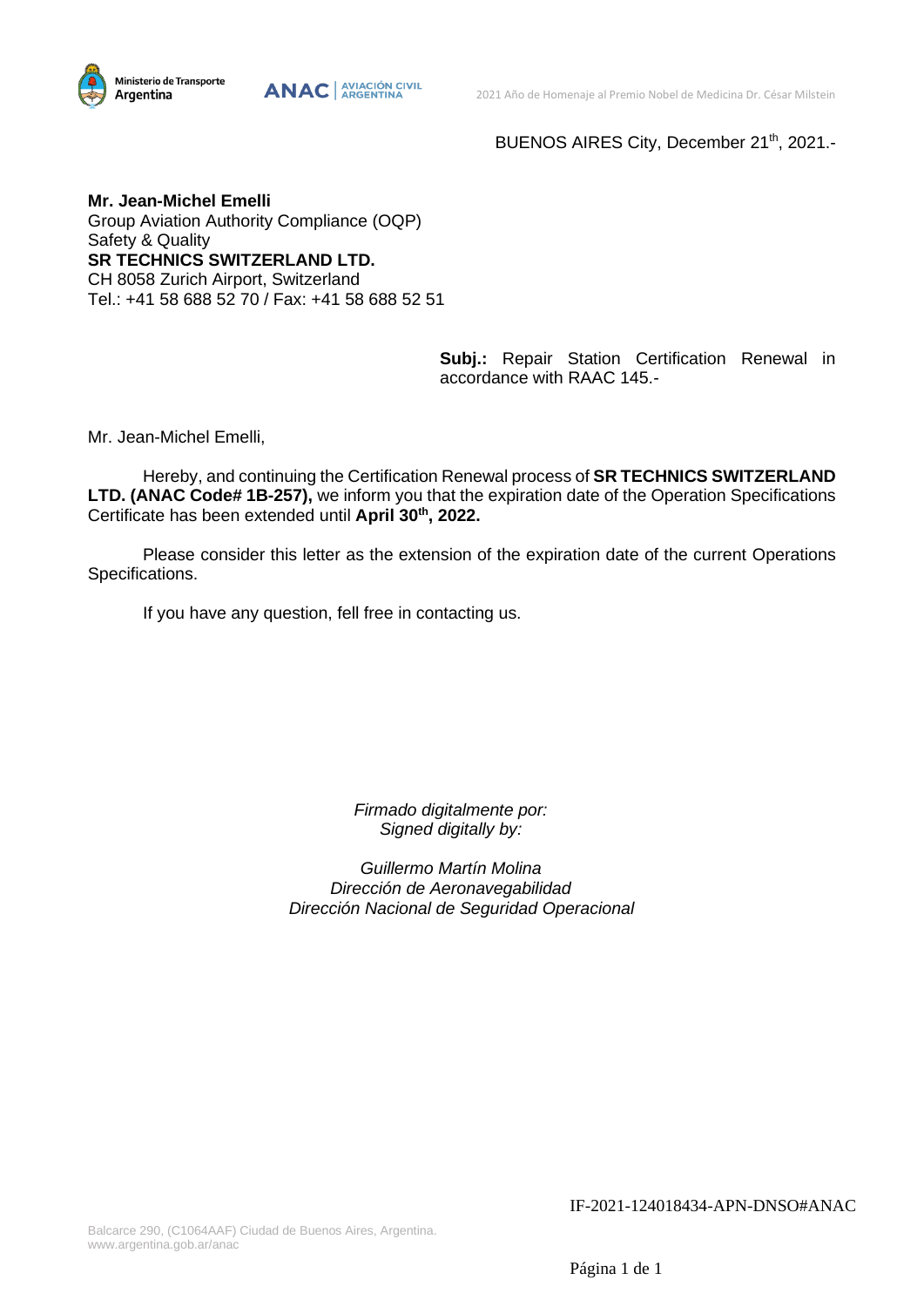

República Argentina - Poder Ejecutivo Nacional 2021 - Año de Homenaje al Premio Nobel de Medicina Dr. César Milstein

### **Hoja Adicional de Firmas Informe gráfico**

Número: IF-2021-124018434-APN-DNSO#ANAC

IF-2021-124018434-APN-DNSO#ANAC <br>CIUDAD DE BUENOS AIRES<br>Martes 21 de Diciembre de 2021

**Referencia:** Extensión SR TECHNICS SWITZERLAND LTD. (1B-257)

El documento fue importado por el sistema GEDO con un total de 1 pagina/s.

Guillermo Martín MOLINA Técnico Profesional Dirección Nacional de Seguridad Operacional Administración Nacional de Aviación Civil